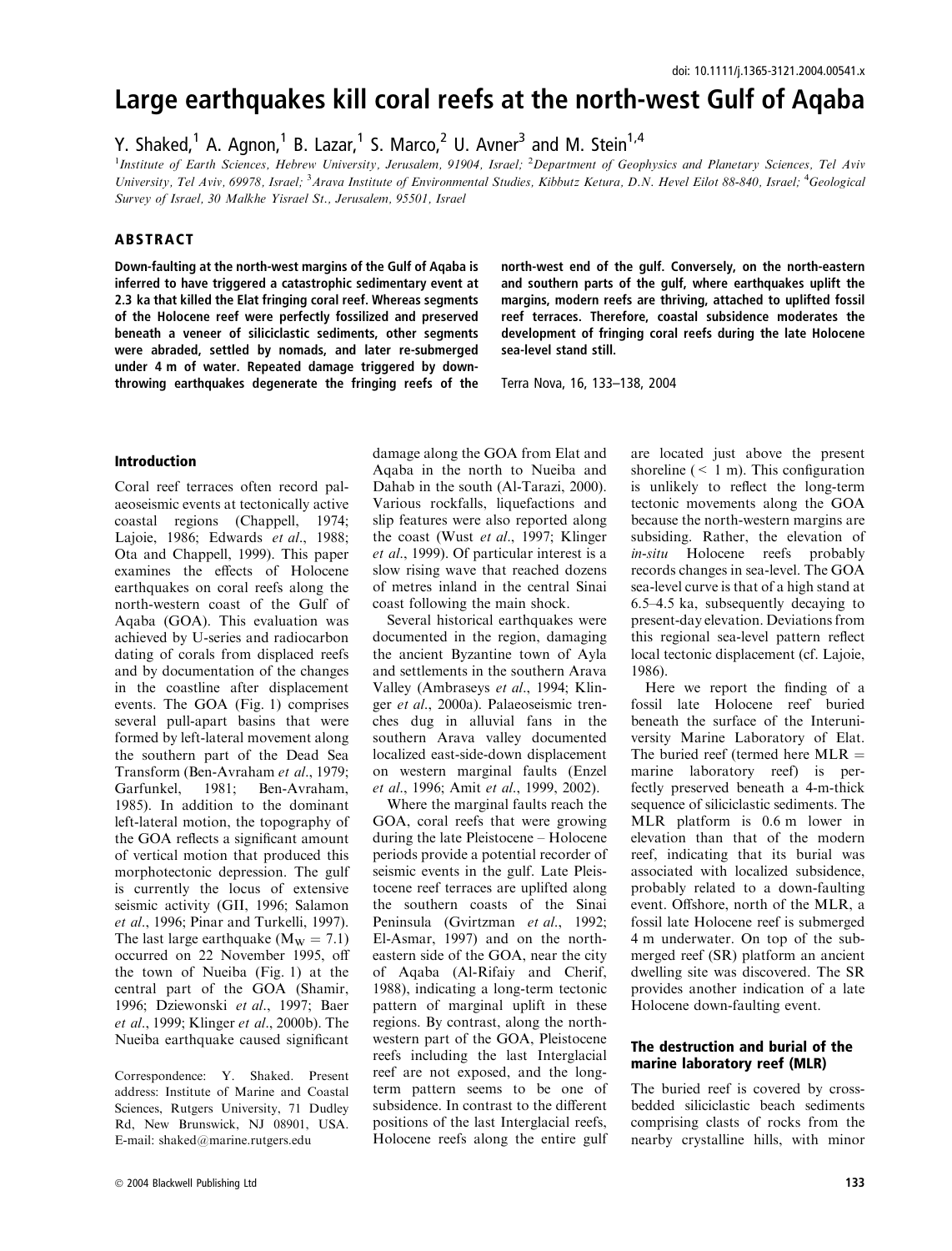

Fig. 1 Location of the Gulf of Aqaba at the southern end of the Dead Sea Transform (inset). Bathymetric chart of the Gulf of Aqaba (Hall and Ben-Avraham, 1978) showing the location and solution of the sinistral 1995 earthquake east of the town Nuweiba, and the locations of the nature reserve reef of Elat where a fossil Holocene reef (SR) overlain by an archaeological site is submerged 4 m under water, and the Marine Laboratory of Elat where a buried Holocene reef (MLR) was discovered.

Cretaceous carbonates and cherts, and modern marine fragments. Large cobbles are common next to the buried reef at the lower part of the  $\sim$ 4-mthick section, and are rare towards the top that is indistinguishable from sediments of the active beaches in the vicinity. The clastic sequence contains a beachrock layer, < 1 m thick, that was indurated at the intertidal elevation (Shaked et al., 2002).

The perfect preservation of corals from the upper living surface of the buried reef (to the finest skeletal texture, seldom observed in fossil reefs) is suggestive of very fast burial of the reef, while corals were still alive. We interpret the sediments of the marine laboratory shore to have been deposited during catastrophic event(s) that killed the reef instantaneously, while preserving the tiny delicate parts of the corals (Fig. 2). The question is:

what caused this catastrophic event? Is it related to enhanced runoff and sediment supply from land, or was it induced by earthquakes in the gulf? To address these questions we drilled 12 m into the buried reef and excavated a wide pit that allowed us to study its structure, composition and chronology in detail.

A large variety of corals were collected from the MLR. Corals selected for dating include a variety of species (Porites, Favia, Lobophilia, Gyrosmilia) recovered from the main reef structure (Table 1). These are composed of 100% aragonite showing pristine textures, with only minute amounts of secondary aragonite cement precipitated in coral pores.

Two fragments from the top and the bottom of a large Favia (KC-43 and KC-44, respectively) yielded near identical <sup>230</sup>Th<sup>-234</sup>U ages of 4910  $\pm$ 50 years and 4990  $\pm$  50 years, with similar initial  $\delta^{234}$ U<sub>i</sub> values (178 ±  $3\%_{\text{oo}}$  and 186  $\pm$  3\% 3\%) (where  $\delta^{234}U_i =$  $\{$ [( $^{234}$ U/ $^{238}$ U) measured]/[ $(^{234}$ U/ $^{238}$ U) secular variation $]-1\rangle1000$ . A beautifully flat-topped Porites (KC-Y) that is inferred to have grown to sea-level (Fig. 2) was radiocarbon dated to  $4685 \pm 125$  cal years BP. Another coral (KC-42) recovered from a hole drilled into the buried reef yielded an age of  $6750 \pm 100$  years, with a  $\delta^{234}$ U<sub>i</sub> value of 171  $\pm$  3\% This coral was brought from 11–12 m deep and does not represent a reef platform. The pristine texture and mineralogy of these corals suggest that no significant diagenetic alteration affected the corals except for minor cementation. Nevertheless, the initial  $\delta^{234}U_i$  values are significantly higher than those of present GOA seawater and living corals  $(\delta^{234}U_i = 144 \pm 4\%)$  (Lazar et al., 2004). The elevated  $\delta^{234}$ U<sub>i</sub> values of corals from this group are perhaps caused by the presence of minor aragonite cement that was precipitated in coral pores from a high  $\delta^{234}$ U<sub>i</sub> mixture of seawater and brackish groundwater that leached the nearby granitic basement (Cohen et al., 2000; Lazar et al., 2004). The identical  $^{230}$ Th $^{-234}$ U ages in the different coral fragments attest to their validity. The 4.9 ka age of these buried corals is consistent with ages determined for an emerged reef terrace near the town of Elat. Two corals from the emerged reef south of Elat yielded  $^{230}$ Th<sup>-234</sup>U ages of 5380  $\pm$  50 years and  $4960 \pm 50$  years with identical  $\delta^{234}U_i$  of 140  $\pm$  3\% These corals (TYS and AA-1, respectively) were collected from the outer edge of the emerged reef at the elevation of the present sea-level and were never exposed to groundwater, hence the original  $\delta^{234}U_i$  value. A similar radiocarbon age was previously determined for this emerged reef (Friedman, 1965).

A second group of corals recovered from the pit yielded younger ages that cluster at about 2.3 ka.  $2^{230}$ Th– $^{234}$ U ages of pristine Favites (BRR-1) and Lobophilia (BRR-3) are  $2370 \pm 30$ years and  $2520 \pm 30$  years, with  $\delta^{234}$ U<sub>i</sub> of 143  $\pm$  3% and 151  $\pm$  3% respectively. Radiocarbon ages of two other corals from the buried reef (BRR-109 and BRR-106.2) are  $2120 \pm 190$  and  $2505 \pm 195$  cal year BP, consistent with the U-series ages.

The two age groups of corals from the buried reef may represent two stages in the development of the reef: the older corals grew when Holocene sea-level was at its maximum (Fig. 3), whereas the second age group represents a younger reef platform established following slight sea-level drop to present elevation.

The MLR platform is presently 0.6 m lower than the modern reef platform at Elat, although sea-level at the GOA apparently stabilized at its present elevation shortly after the mid-Holocene maximum (Fig. 3). Thus, it appears that the MLR was down-faulted 0.6 m sometime later than 2.3 ka. Subsequently, large quantities of beach sediments were transported to the site and buried the reef.

#### Submerge reef (SR) and archaeological site

Underlying the modern nature reserve reef of Elat (NRR)  $\sim$ 1 km north of the MLR, we found another fossil Holocene reef (Fig. 2). The fossil reef platform, covered by a thin veneer (< 10 cm) of loose carbonate sand, is now submerged 4 m underwater. Beneath the sandy cover we found typical reef rock with scattered coral heads in growth position. The SR platform seems to have undergone some abrasion and cavity filling by reef debris to form a flat surface, but judging from the diameter of small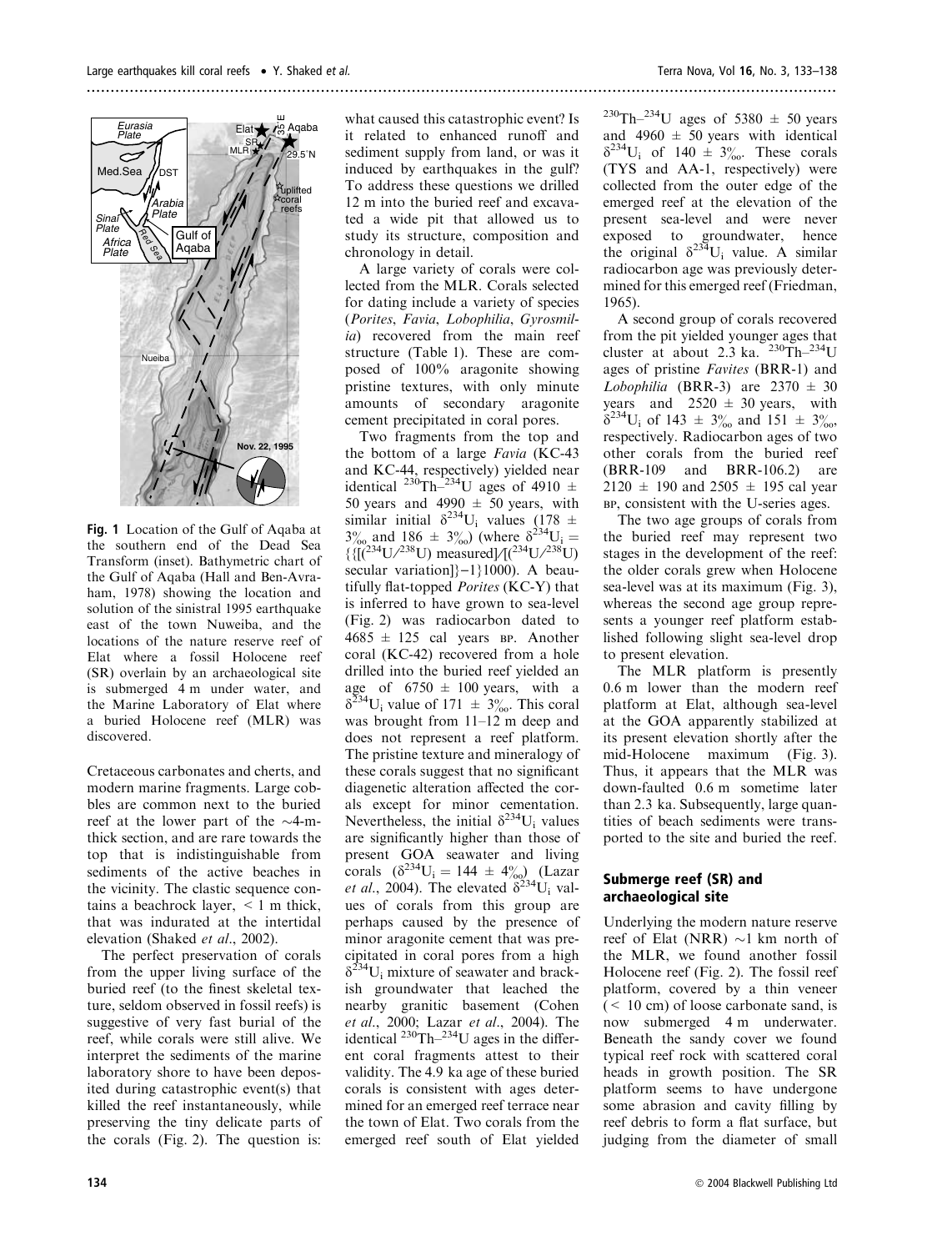

Fig. 2 (a) Simplified geological map of the north-western end of the Gulf of Aqaba (modified from Garfunkel *et al.*, 2000) showing the location of the buried marine laboratory reef (MLR) and the submerged reef (SR). (b) Cross-section of the excavated pit where the buried MLR was studied, and photograph of a 4.6 ka Porites sp. coral from the buried reef. (c) Photograph of the archaeological site on top of the submerged reef. Note the modern Elat nature reserve reef in the background, partly overgrowing the site.

coral heads abrasion has not exceeded several centimetres.

An ancient dwelling site was discovered on top of the SR platform, built after its exposure and abrasion. This primitive site consists of several adjacent circular walls, a heap of stones that might be a burial place and small installations such as rounded hearths. The basic layout consists of a  $\sim$ 4–5-m-

diameter room and adjacent  $\sim$ 15-mdiameter circular courtyard that was apparently used to keep livestock (Fig. 2). Similar sites became common in the region at 6–5 ka (Avner et al., 1994; Avner, 1998) and were used by nomads of the region until recent times. The sparse archaeological remains spread over an area of  $\sim$ 500 m<sup>2</sup> in front of, and partly underlying, the

modern reef imply a short period of occupation. We drilled five samples from the SR platform, using a handheld pneumatic drill powered by compressed air. The sampled area spans  $\sim$ 30 m along the modern reef front. Four pristine corals from the SR were radiocarbon and U–Th dated to between 5.4 and 2.4 ka (samples NRR-1, 3, 3b, 4.2; Table 1).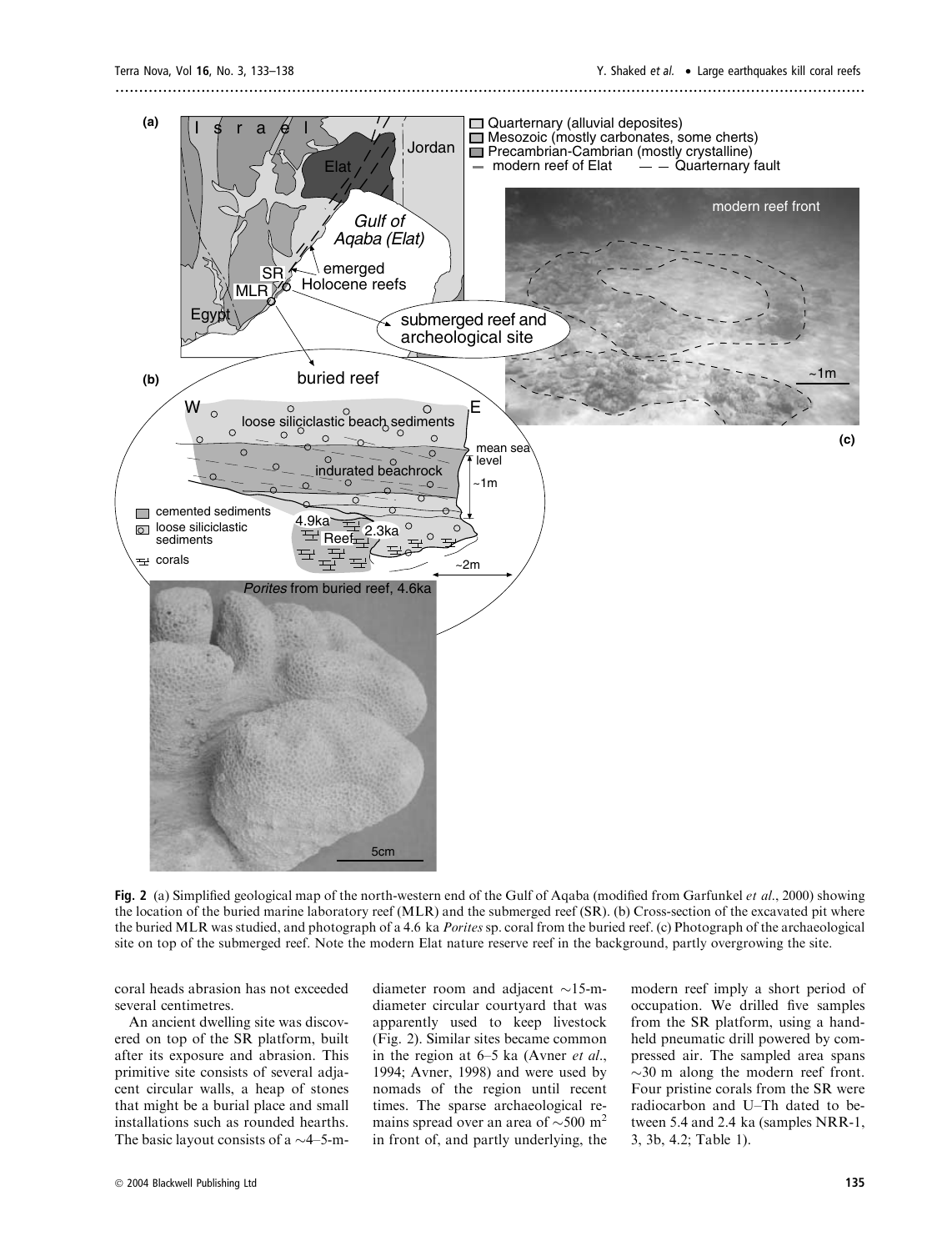|                |                      | <b>Elevation</b> | Coral      | Age        | Error   | $\delta^{234}U$                   | Error                 | $238$ U  | $232$ Th |                      |                         |
|----------------|----------------------|------------------|------------|------------|---------|-----------------------------------|-----------------------|----------|----------|----------------------|-------------------------|
| Sample         | Location             | (m)              | type       | (years)    | (years) | initial                           | $(1\sigma)$           | (p.p.m.) | (p.p.m.) | $[^{230}Th/^{238}U]$ | $[{}^{234}U/{}^{238}U]$ |
| <b>NRR-1</b>   | SR reef-platform     | $(-)4$           | Favidae    | 2430       | 30      | 150                               | 3                     | 2.96     | 0.018    | 0.0254               | 1.149                   |
| NRR-3          | SR reef-platform     | $(-)4$           | Favidae    | 3500       | 50      | 155                               | 3                     | 2.62     | 0.026    | 0.0366               | 1.153                   |
| TYS            | Emerged reef (south) | $(+)1$           | Leptastrea | 5380       | 50      | 140                               | 3                     | 2.63     | 0.001    | 0.0550               | 1.138                   |
| AA-1           | Emerged reef (north) | $(+)1$           | Favites    | 4960       | 50      | 140                               | 3                     | 2.69     | 0.001    | 0.0505               | 1.135                   |
| <b>BRR-1</b>   | MLR, pit1            | $\sim(-)0-1$     | Favites    | 2370       | 30      | 143                               | 3                     | 2.41     | 0.001    | 0.0246               | 1.142                   |
| BRR-3          | MLR, pit1            | $\sim(-)0-1$     | Lobophilia | 2520       | 30      | 151                               | 3                     | 1.66     | 0.003    | 0.0264               | 1.150                   |
| <b>KC-42</b>   | MLR, borehole        | $(-)9$           | —          | 6750       | 100     | 171                               | 3                     | 2.41     | 0.006    | 0.0703               | 1.167                   |
| $KC-43$        | MLR, pit1            | $\sim(-)0-1$     | Favia      | 4910       | 50      | 178                               | 3                     | 3.55     | 0.004    | 0.0520               | 1.175                   |
| <b>KC-44</b>   | MLR, pit1            | $\sim(-)0-1$     | Favia      | 4990       | 50      | 186                               | 3                     | 3.17     | 0.016    | 0.0531               | 1.184                   |
|                |                      |                  |            | $14C$ age  | Error   | Calibrated                        | Error                 |          |          |                      |                         |
|                |                      |                  |            | (years BP) | (years) | age (cal<br>years <sub>BP</sub> ) | $(1\sigma)$<br>(year) |          |          |                      |                         |
| NRR-3b         | SR reef-platform     | $(-)4$           | Favidae    | 4110       | 50      | 4150                              | 160                   |          |          |                      |                         |
| <b>NRR-4.2</b> | SR reef-platform     | $(-)4$           | Favidae    | 5170       | 90      | 5430                              | 195                   |          |          |                      |                         |
| <b>BRR-109</b> | MLR, pit2            | $(-)0.6$         | Gyrosmilia | 2470       | 80      | 2120                              | 190                   |          |          |                      |                         |
| BRR-106.2      | MLR, pit2            | $(-)0.6$         | Lobophilia | 2755       | 80      | 2505                              | 195                   |          |          |                      |                         |
| KC-Y           | MLR, pit1            | $\sim(-)0-1$     | Porites    | 4500       | 100     | 4685                              | 125                   |          |          |                      |                         |

**Table 1** <sup>230</sup>Th–<sup>234</sup>U and <sup>14</sup>C ages of corals from fossil reefs south of Elat

MLR, buried reef beneath the IUI marine laboratory, Elat; SR, submerged reef at the Elat marine nature reserve. (-) (+) Below and above sea-level, respectively. U and Th isotope abundances were analysed by TIMS at MPI für Chemie Mainz. Analytical procedures (U and Th extraction and mass spectrometry) follow Haase-Schramm et al. (2004). [<sup>234</sup>U/<sup>238</sup>U] are measured activity ratios. [<sup>234</sup>U/<sup>238</sup>U] activity = atomic (<sup>234</sup>U/<sup>238</sup>U)/(<sup>234</sup>U/<sup>238</sup>U) where (<sup>234</sup>U/<sup>238</sup>U) =  $\lambda_{238}/\lambda_{234}=2.835\times$ 10<sup>-6</sup> years<sup>-1</sup> (Jaffey et al., 1971; Lounsbury and Durham, 1971).  $\delta^{234}$ U is the fractional deviation from the equilibrium value in per mill. The <sup>230</sup>Th/<sup>238</sup>U is reported as the measured activity ratio, which is equal to the atomic ratio divided by  $\lambda_{238}/\lambda_{230} = 1.687 \times 10^{-5}$  ( $\lambda_{230} = 9.195 \times 10^{-6}$ ) (Jaffey et al., 1971; Meadows et al., 1980).

Calibrated ages (1 $\sigma$ ) in calendar years have been obtained from the OxCal v3.5 code (Ramsey, 1995, 2001) that incorporates a 402 years ocean residence time (OxCal: http://www.rlaha.ox.ac.uk/orau).



Fig. 3 Plot of coral ages vs. depth for the north-west Gulf of Aqaba. The sea-level curve is constrained by emerged corals south of Elat in addition to emerged Holocene reefs at southern Sinai (Gvirtzman et al., 1992) and Aqaba (Al-Rifaiy and Cherif, 1988). Deviations from the regional sea-level pattern are considered the result of local displacements. The buried reef at the Marine Laboratory of Elat (MLR) was displaced 0.6 m at  $\sim$ 2.3 ka; 1 km to the north the Holocene reef was displaced by 3.5 m. Down-faulting brought about the death of these reefs.

The evolution of the SR and the overlying archaeological site is constrained by the fossil coral ages

and the development of the modern reef. We suggest the following history:

- 1 A fringing reef developed following the postglacial sea-level rise, catching up with the sea surface at  $\sim$ 5 ka.
- 2 The SR reef platform expanded laterally over the next 3000 years until at least 2.4 ka. During this time sea-level dropped slightly, killing the top of the reef.
- 3 At 2.4 ka the SR was exposed and a dwelling site was established over the flat surface.
- 4 The SR and the overlying archaeological site then subsided to below sea-level. Drowning must have been extremely rapid because the crudely constructed site was not completely obliterated by waves. This is suggestive of a down-faulting event.
- 5 Corals resettled over the fossil SR and the modern Elat reef was established. Considering the time it takes to develop a 3.5-m-high reef with a flat 20-m-wide surface (Barnes and Lazar, 1993; Kennedy and Woodroffe, 2002), downward displacement was not later than  $\sim$ 2 ka. It is likely that a single event displaced the reef by 4 m to its present position.

This sequence of events at a site located between the emerged  $\sim$ 5.1 ka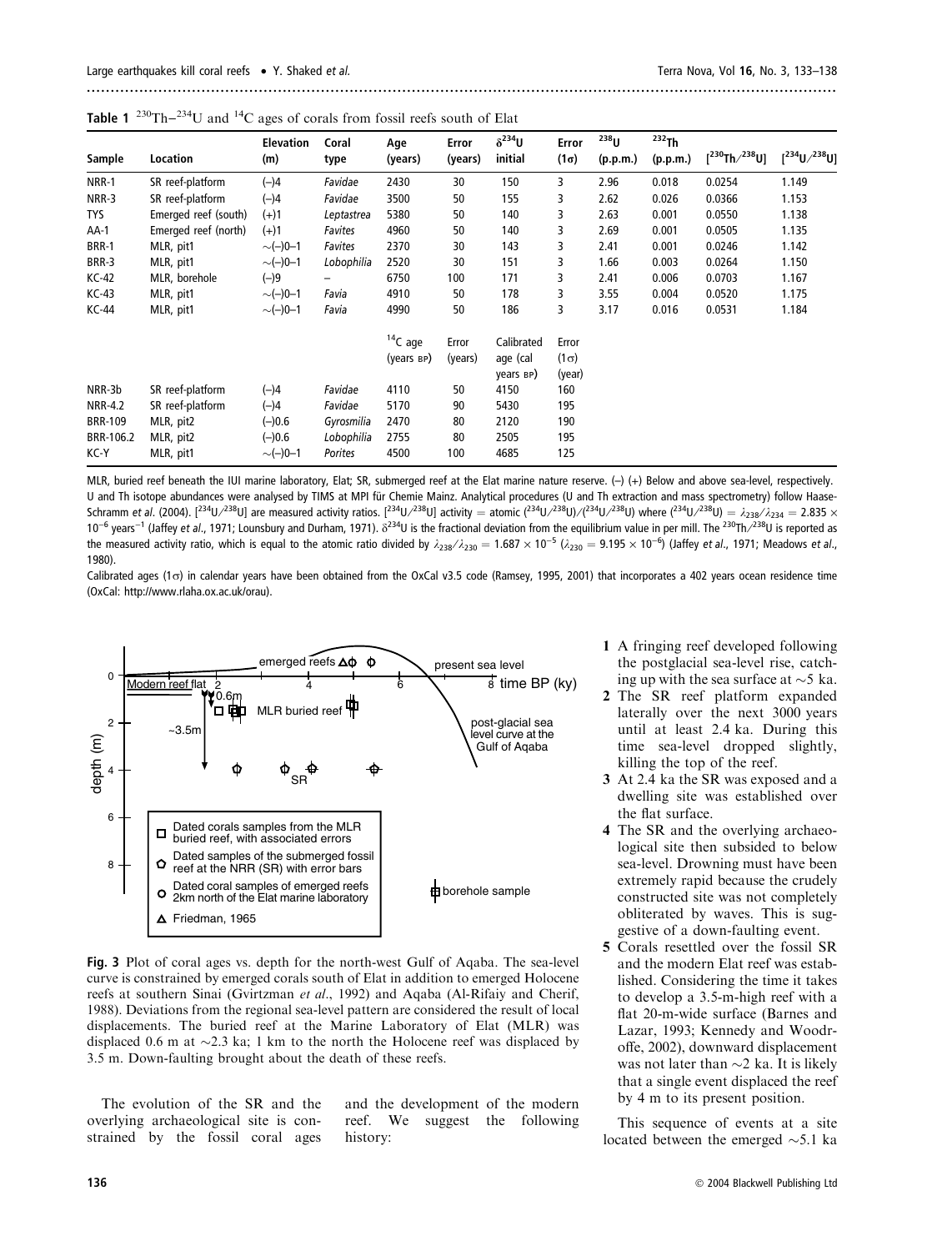reef and the MLR strongly supports the occurrence of a large earthquake that down-faulted the north-western margin of the GOA some 2300 years before the present.

#### Demise of the Elat Holocene reefs

Catastrophic flash-floods, which are typical of this area, could account for the burial of the MLR, but there is no drainage outlet nearby that can supply the sediments. The nearest large outlets are those of west Taba  $\sim$ 2 km to the south and north Shelomo  $\sim$ 2 km the north (Fig. 2). Moreover, the lithic composition of the adjacent drainage systems is different from the sediments at the site. Sedimentary structures and marine bioclasts within the sediments that bury the reef indicate transportation and deposition by waves. In the absence of a fluvial source of flood sediments, the burial of the reef reflects sediment influx by sea waves.

Tsunami and seiche waves often accompany large earthquakes. Indeed, the 1995 Nueiba earthquake induced a wave that washed over the shores of the GOA and the 1999 Izmit earthquake caused extreme flooding along the Marmara Sea (Öztürk et al., 2000). We suggest that a large earthquake  $\sim$ 2300 years ago caused the submergence of the SR with the archaeological site on top of it, and the displacement and initial burial of the MLR. The abundance of large cobbles at the lower part of the sediment section at the MLR supports this scenario. However, in the absence of vegetation on these arid coasts, other indications of tsunami deposits were not found.

Following the earthquake that buried the MLR, sediments transported by waves pushed the shoreline seaward by 100 m (Shaked et al., 2002). A new state of coastal equilibrium was reached and a new reef started to grow along the shoreline. The beachrock layer that formed within the covering sediments is not faulted, indicating that later earthquakes did not affect the site.

#### Conclusions

The demise of the Elat reefs by an earthquake at  $\sim$ 2.3 ka illuminates a mechanism by which reefs along this stretch of the GOA coastline are

episodically destroyed and rejuvenated. Such a pattern may explain the pronounced differences in biomass between the Elat reef and the nearby reefs of southern Sinai and Aqaba. The latter comprise wide well-developed structures, in contrast to the Elat reefs that are narrow and composed of linear arrays of knolls and patches. It appears that the tectonic pattern affects reef structure. Whereas downfaulting of the Elat coastline kills its fringing reefs, the reefs at the uplifting coasts of Sinai and Aqaba continue to grow seaward.

In many uplifting regions, Holocene coral reefs are well developed seaward of a stepped fossil reef sequence [e.g. the Huon Peninsula (Chappell, 1974; Ota and Chappell, 1999) and Tiran Island (Goldberg and Beyth, 1991)]. Reef growth at such locations was supported during the early Holocene by rising sea-level. At tectonically subsiding margins, by contrast, coral reefs had fewer survival chances as a result of drowning and burial. During the late Holocene when sea-level was virtually stable, vertical tectonic movements determined the fate of reefs. In subsiding regions tectonics are associated with drowning and rapid accumulation of sediments. Under such conditions, reefs at subsiding margins degenerate and eventually die.

#### Acknowledgements

We thank the Interuniversity Institute in Elat and the Nature and Parks Authority of Israel for assistance, and the Israel Ministry of Infrastructure for support of this research. We thank E. Boaretto of the Weizmann Institute of Science for radiocarbon age determinations, and C. Cohen, E. David, D. Tchernov and D. Zakai for assistance in the field. This manuscript benefited from helpful reviews by J. Neilson and M. Wilson.

#### References

- Al-Rifaiy, I.A. and Cherif, O.H., 1988. The fossil coral reefs of Al-Aqaba, Jordan. Facies, 18, 219–230.
- Al-Tarazi, E., 2000. The major Gulf of the Aqaba earthquake, 22 November 1995 – Maximum intensity distribution. Natural Hazards, 22, 17–27.
- Ambraseys, N.N., Melville, C.P. and Adams, R.D., 1994. The Seismicity of Egypt, Arabia and the Red Sea. Cambridge University Press, Cambridge.
- Amit, R., Zilberman, E., Enzel, Y. and Porat, N., 2002. Paleoseismic evidence for time dependency of seismic response on a fault system in the southern Arava Valley, Dead Sea rift, Israel. Geol. Soc. Am. Bull., 114, 192–206.
- Amit, R., Zilberman, E., Porat, N. and Enzel, Y., 1999. Relief inversion in the Avrona Playa as evidence of large-magnitude historical earthquakes, Southern Arava Valley, Dead Sea Rift. Quat. Res., 52, 76–91.
- Avner, U., 1998. Settlement, agriculture and paleoclimate in Uvda Valley, southern Negev desert, 6th-3rd millenia BC. In: Water, Environment and Society in Times of Climatic Change (A. S. Issar and N. Brown, eds), pp. 147–202. Kluwer Academic Publishers, Dordrecht.
- Avner, U., Carmi, I. and Segal, D., 1994. Neoloithic to Bronze Age settlmentof the Negev and Sinai in light of radiocarbon dating. A view from the Southern Negev. In: Late Quaternary Chronology and Paleoclimates of the Eastern Mediterranean (O. Bar-Yosef and R. S. Kra, eds), pp. 265–300. Radiocarbon, Tucson.
- Baer, G., Sandwell, D., Williams, S., Bock, Y. and Shamir, G., 1999. Coseismic deformation associated with the November 1995, M-w=7.1 Nuweiba earthquake, Gulf of Elat (Aqaba), detected by synthetic aperture rada interferometry. J. Geophys. Res., 104, 25221–25232.
- Barnes, D.J. and Lazar, B., 1993. Metabolic performance of a shallow reef patch near Eilat on the Red-Sea. J. Exp. Mar. Biol. Ecol., 174, 1–13.
- Ben-Avraham, Z., 1985. Structural framework of the gulf of Elat (Aqaba), northern Red Sea. J. Geophys. Res., 90, 703–726.
- Ben-Avraham, Z., Almagor, G. and Garfunkel, Z., 1979. Sediments and structure of the gulf of Elat (Aqaba) – Northern Red Sea. Sediment. Geol., 23, 239–267.
- Chappell, J., 1974. Geology of coral terraces, Huon Peninsula, New Guinea: a study of Quaternary tectonic movements and sea-level changes. Geol. Soc. Am. Bull., 85, 553–570.
- Cohen, C., Shaked, Y., Sass, E. and Lazar, B., 2000. Beachrocks in Elat as sea level indicators. In: Israel Geological Society Annual Meeting, Ma'alot, Israel (G. Baer and Y. Avni, eds), p26. Israel Geological Society, Ma'alot.
- Dziewonski, A.M., Ekstrom, G. and Salganic, M.P., 1997. Centroid-moment tensor solutions for October – December 1995. Physics Earth Planetary Interiors, 101, 1–12.
- Edwards, R.L., Taylor, F.W. and Wasserburg, G.J., 1988. Dating earthquakes with high-precision thorium-230 ages of